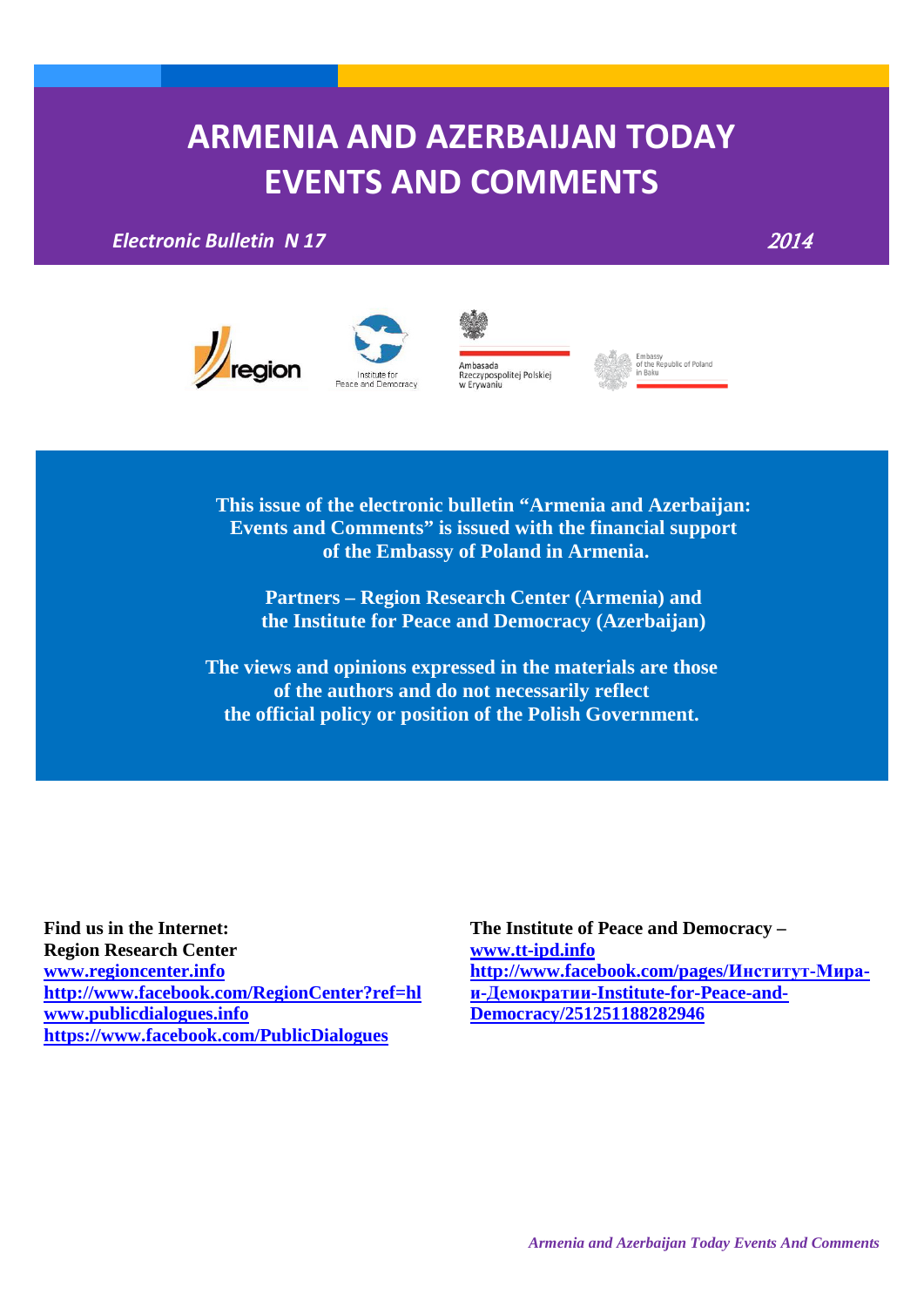# **THE POST-VILNIUS PROCESS OF THE EU EASTERN PARTNERSHIP PROGRAM**

**International internet conference on the Public Dialogues website**

**On February 12-14, 2014 the internet conference "The Post-Vilnius Process of the EU Eastern Partnership Program" was held on the Public Dialogues website.**

**It was organized within the framework of "Public Dialogues" project implemented by Region Research Center (Armenia) with the financial support of the Embassy of Poland in Armenia.**

*The following experts participated in the conference:*



**Hanna Shelest (Ukraine)** leading researcher at the Odessa branch of the National Institute for Strategic Studies

**Sergey Markedonov (Russia)** analyst, associate professor at Russian State University for Humanities



**Arif Yunusov (Azerbaijan)** director of the Department of Conflict Studies and Migration at the Institute for Peace and Democracy

**Sergey Sargsyan (Armenia)** deputy director of the Center for Political Studies Noravank, retired lieutenant colonel



**Moderator of the conference - Laura Baghdasaryan** (director of Region Research Center)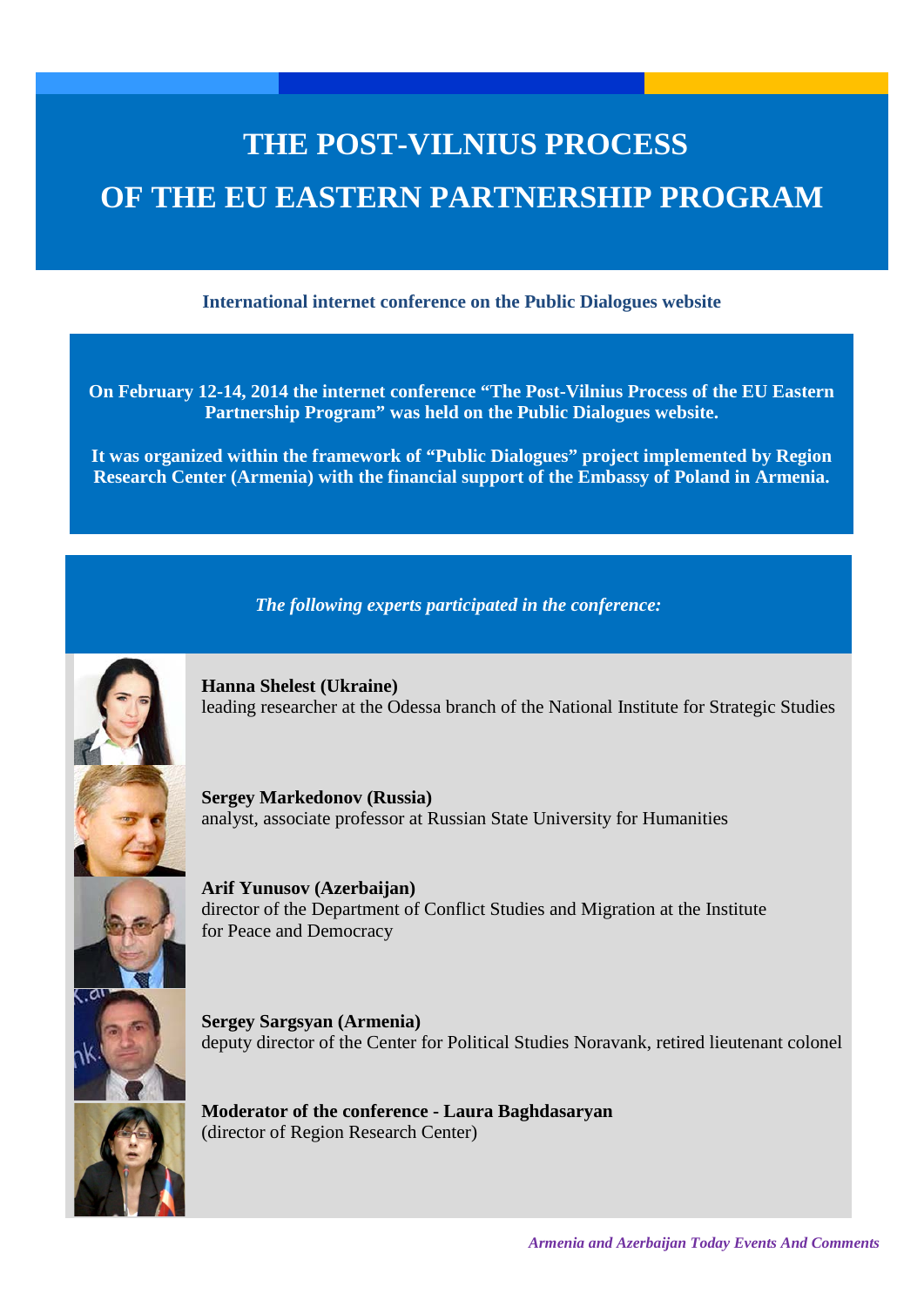**The domestic policy crisis in Ukraine and Maidan, with its transformations and probable outcomes**

**Armenia's turn towards the Customs Union and sped-up process, the publicized Road Map**

**The referendum in Gagauzia-as a hindrance for Moldova on its way to EU association, as well as a signal to other regions with frozen or latent conflicts**

**Russia-EU Summit, and in general, acceptable formats of negotiations between these locomotives of the two integration processes**

**What does a "European package" mean and can it show "to the Eastern Partnership skeptics" that all talks on the unfolding of the European Partnership project are yet untimely**

**In fact, many more issues and aspects were discussed in the conference. These were related to both integration processes that as practice shows have not yet illustrated any potential for synergy.**

**This material may be of special interest to experts and analysts in the light of the rapid developments in Ukraine, following our conference.**

**For the full script of the material please see:<http://www.publicdialogues.info/node/742>**.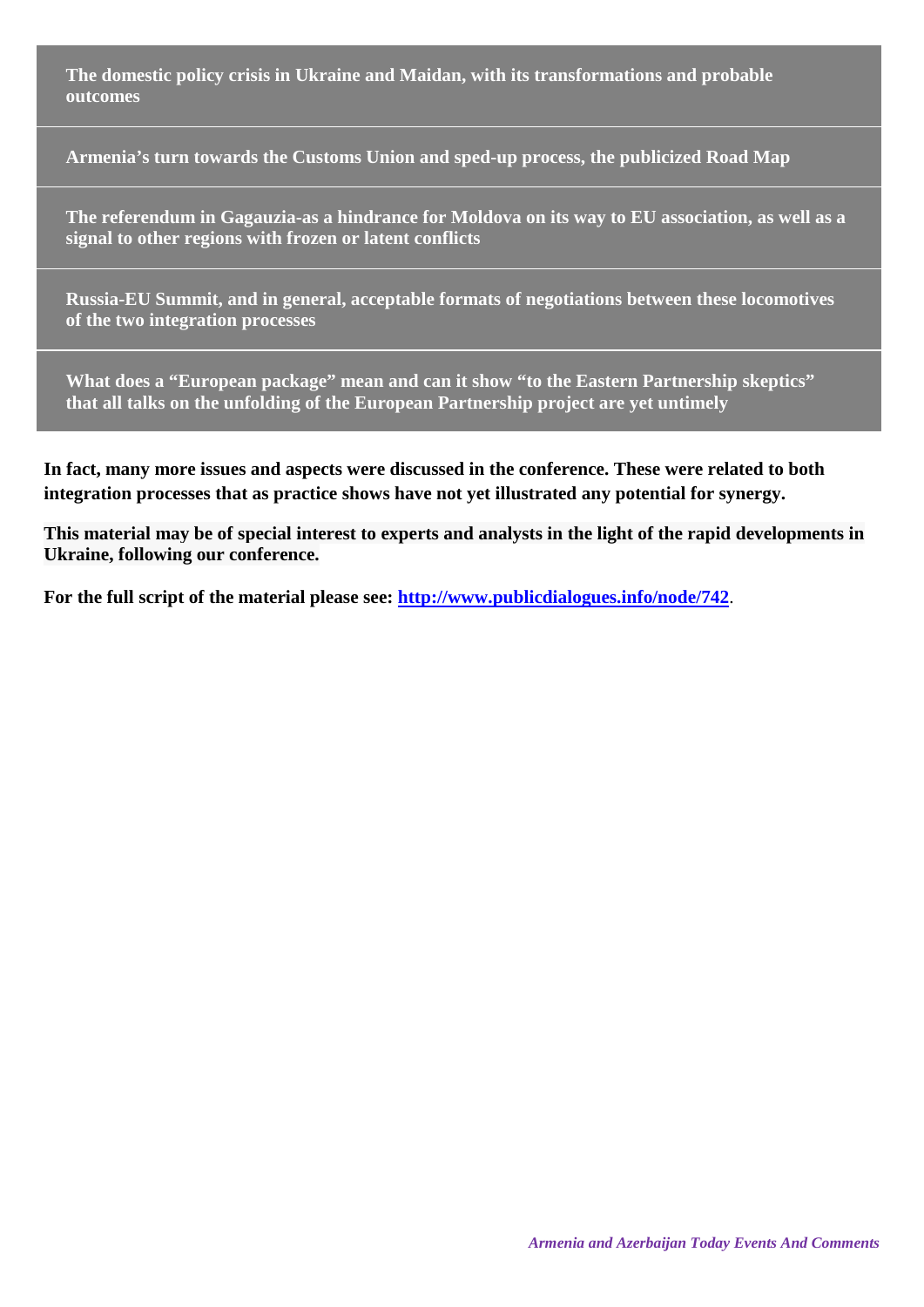# **EXCERPTS FROM THE MATERIALS OF THE INTERNET CONFERENCE "THE POST-VILNIUS PROCESS OF THE EU EASTERN PARTNERSHIP PROGRAM", HELD ON FEBRUARY 12-14 ON THE PUBLIC DIALOGUES WEBSITE**



#### **Sergey Sargsyan (on the reasons of the development of new "European package" for participant countries of the program)**

- …It is much easier for the EU to rethink the EaP, which direction to accelerate actions in, where to "slow down," how to develop a new direction, and quite possibly, from scratch.



# **Hanna Shelest (on the reasons for a referendum on independence from Moldova in Gagauzia, after the Vilnius Summit, held in February 2014)**

- ... As the Gagauz themselves admit, the referendum was just an excuse to draw Chisinau's attention. It had recently slashed their autonomy and "did not share" the European money. They are not against integration with the EU as such, but they want to clearly understand how they will benefit from it, and complain that they see very little of the EU financial support that settles in Chisinau.



### **Sergey Markedonov (on the provisions in the European package and agreements between Russia and the EU on the post-Soviet countries)**

- …Here and now, in the new" European package" we do not see any serious reflection of the failure of the Vilnius summit. Instead, many promises are made that will be difficult to back up with sufficient resources (for example, increasing the role in the resolution of conflicts). Not an idle question, but what or who was preventing from doing this before? There is an objection to the thesis, put forth by Anna (Shelest - Ed.). Subjects and objects in world politics do not get appointed, this needs to be earned and the role should be attained in the conditions of fierce competition of interests. This is the reality. It is tough, but also irrevocable.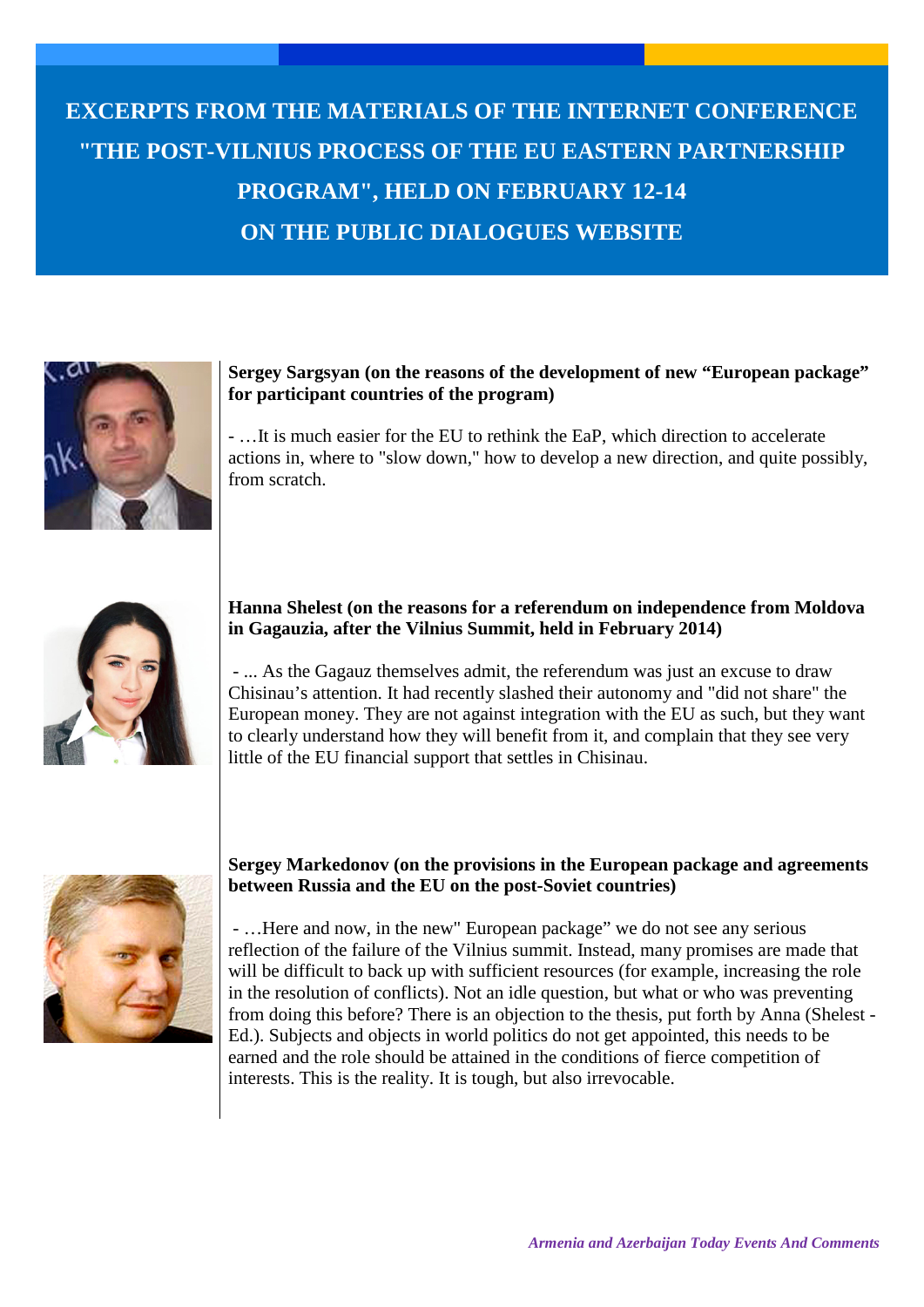

# **Laura Baghdasaryan (on the consensus between the EU and Russia in the European integration of the former Soviet countries)**

- ... Here comes the fundamental difference between the two kinds of collaboration – the EU's cooperation with the EaP countries directly under this program, and the cooperation of the same actors, but indirectly, roughly through the general agreement with Russia . Armenia had to take up the last scenario. And it has already come to an absurd; Russia has been deeply embedded in the minds of the Armenian officials as a strict censor. This is a fact, very pitiable and humiliating for Armenian citizens! Even with consideration of Armenians' traditionally loyal attitude to Russia and Russians.

# **Arif Yunusov (on the incidental or regular nature of the referendum in Gagauzia in the post-Vilnius period)**

- …Was the issue of the referendum raised accidentally? For example, if tomorrow Azerbaijan speaks clearly in favor of the EaP and head for it like, say , Ukraine or Georgia, then "suddenly" old and well -known problems will revive, say, the Lezghins or the Talish will raise an issue. And, of course, the Russian side will pretend that it has not been involved with it. Russian experts will assure that it all came from the desire of these peoples themselves and that is was the authorities of Azerbaijan who pushed those peoples to take such steps. It is not that this or that problem (the Gagazu, and so on) in its purest form is the product of Moscow. These problems certainly did not arise yesterday. And the authorities of the above-mentioned republics themselves often pave the way for such problems. But it is always important to know why this or that rally is taking place at a given moment in time? I do not really believe that the referendum in Gagauzia is not part of the Russian pressure on Moldova.



# **Hanna Shelest (on the nature of Maidan)**

- It is wrong to perceive Maidan as a manifestation of only European aspirations. Rather, EU aspirations. The impetus was not the rejection of the Association, but rather the way the rejection it was done. It is impossible to tell the population about the intention on singing the Association Agreement for a year, and then abandon this direction in a second. It is this inadequacy of the decision made, without any public discussion that caused the first protest: it was the form rather than the content of the decision that became the quintessential of the policy led. By the way, the protests would have died out within a couple of days, but for the attempts to disperse it. Moreover, since the end of December the number of posters for the EU had increased, the EU had faded into the background, showing the true causes of the protests.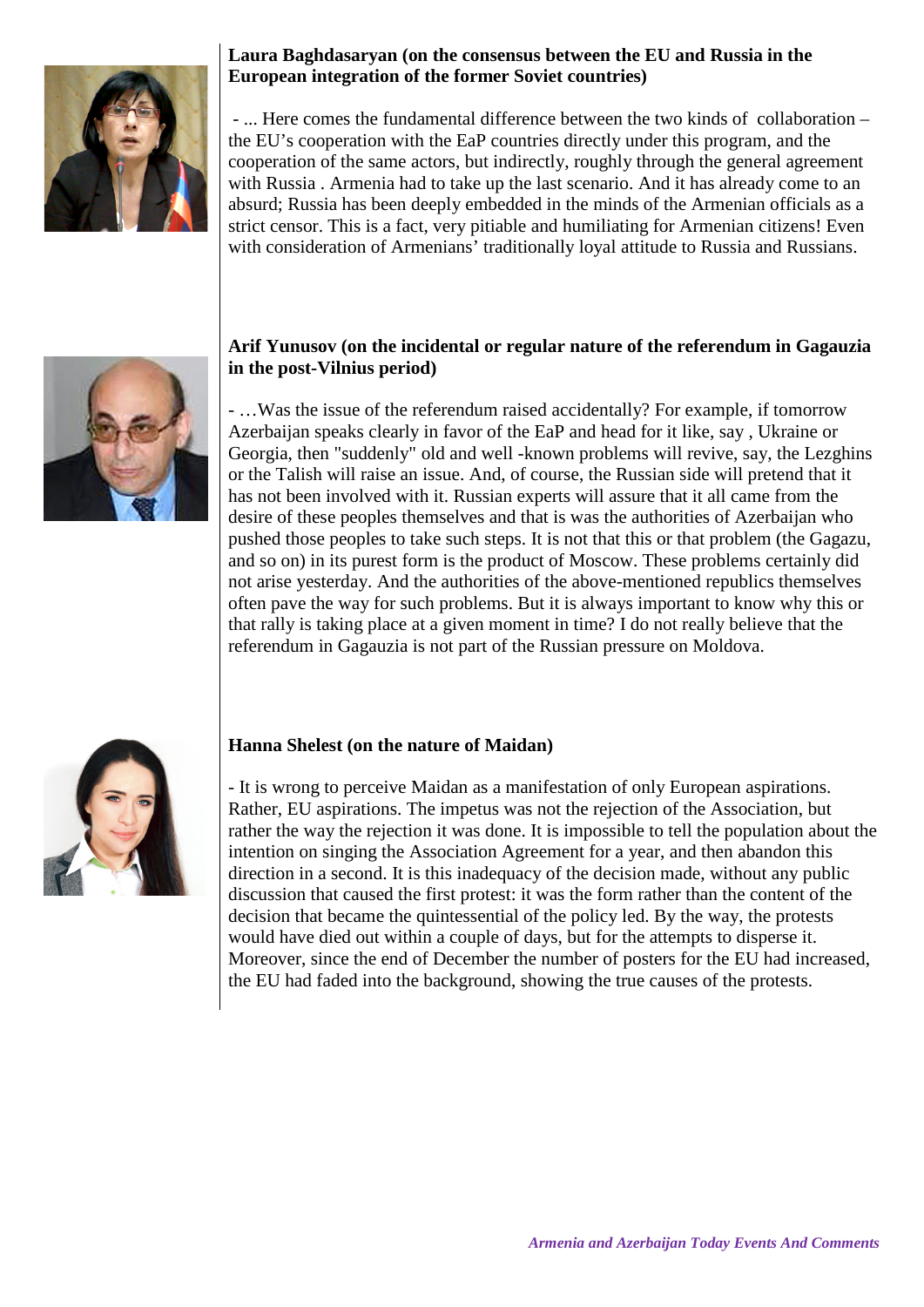# **Laura Baghdasaryan (on the quantity of Russia in Armenia)**



- I totally agree with Sergei Markedonov that the role of a political subject is earned. Those who have natural resources obtain this role naturally, while those who do not have these "underground manna," such as Armenia, this subjectivity needs to be won for.

I know how ineptly the Association Agreement for Armenia was being developed, and back then it was already clear that in case Armenia had to face the necessity of choice, it would have no chance of signing this document. That document was being promoted, containing more and more provisions that were almost comparable with those of the instruments for Georgia (that is conflict-free now!) And less dependent on Russia in this matter. So, did anyone from the RA Ministry of Foreign Affairs, the staff members drafting the documents, ask the President or did the President or his entourage ever give any clear indications on how much "Europe" Armenia can digest in this particular case, to avoid the indigestion caused by Russia? No, they did not, hence this development.



# **Sergey Sargsyan (on modus vivendi of Russia and EU)**

– We need the West and Russia to recommend us what to do, suggest some modus vivendi. But then the issue of the discrepancy between what Russia does and what we subjectively expect it to do will come forth. Like it or not - this will again be criticism of Russia.

On the other hand, there is an opinion that if Russia is criticized, moreover, if it is reprimanded, by the West, then Russia is just right in its actions! But Russia needs to really become pragmatic and abstractedly realistic, in the good sense of the word. It should abstract itself from what it wants to hear from its allies, and hear what the narrow circle of "partners" say, partners who tell Russia just what it wants to hear.

Whereas the Western partners have long (well, probably, at least since 1979) learned to hear not only flattery.

Here's an example: time has come for a choice to be made - Russia, Kazakhstan and Belarus can accept Armenia into the Customs Union, and the Customs Union can accept Armenia together with the Armenian Euromaidan. And, please, do not ask me why: or else criticism will start, not that of Russia, no, but only of the many nuances of its policy. Both in Armenia, in the region, and even more broadly.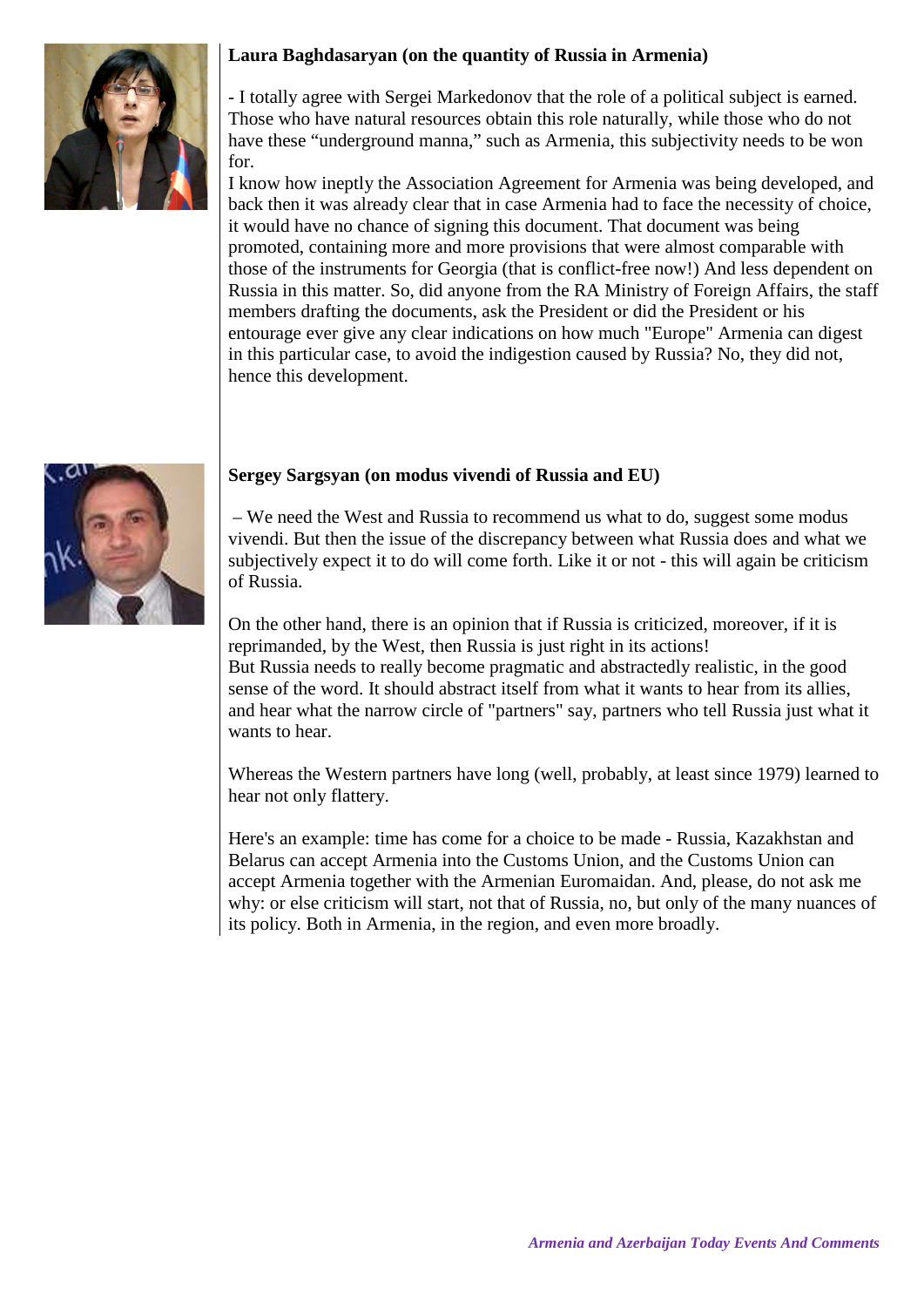### **Arif Yunusov (on Armenia's accession to the Customs Union)**



- …Armenia is not Ukraine. Armenia has been openly and historically inclined towards Russia and will continue to move towards Russia. At least, because of Turkey and Azerbaijan. Now let's see what Russia does (not you, moreover, not a certain Russian citizen from the province, and the government and its senior officials): Armenia has not yet entered the Customs Union, but has only expressed a desire, and in relation to Armenia audible notes of arrogance are sounded on the part of Russia, many of its actions are of an extremely rough nature and even Armenian citizens, loyal to Russia, have started to feel irritated. This is understandable: no one likes it when their opinion is not taken into account, when they are called the "outpost," when in fact you are not considered as a sovereign and independent state. So where is the pragmatism? If tomorrow the ally Armenia moves to the West, turns away from Russia, who will be to blame? The US? The Europeans?



#### **Sergey Markedonov (on the factors that arouse interest in the Eastern Partnership Program)**

- Moscow considers the post-Soviet space its priority. By the way, not just a priority, but a vitally important one. The Kremlin is annoyed by the U.S.'s unwillingness to accept this fact. And the U.S. rhetoric on the "politics of the 19th century" (and what can in that case be said about Libya, Iraq, Syria, and Latin America?). This is probably the main discord. Moscow and Washington have commonalities with regard to a wide range of security issues, among those the resolution of the very Karabakh conflict. I can mention several levels of interest (of the member states of the EaP - Ed.) in the EaP: 1. Diversification of their foreign policies, attempts to get away from the unilateral dependence on Moscow (or on the idea of such kind of a relationship), 2. Desire to solve some current issues (ranging from territorial integrity to economic issues), 3. Non-governmental organizations and intellectual elites have a need for certain values (I do absolutely refuse to believe the authorities' rhetoric about their dreams of European values). In Russia that is inclined to preserve the status quo (and that is generally conservative-minded, because of the failure of the inflated expectations of the early 1990s was really big) the attempts of some other players to play in the "neighborhood" are perceived at least warily.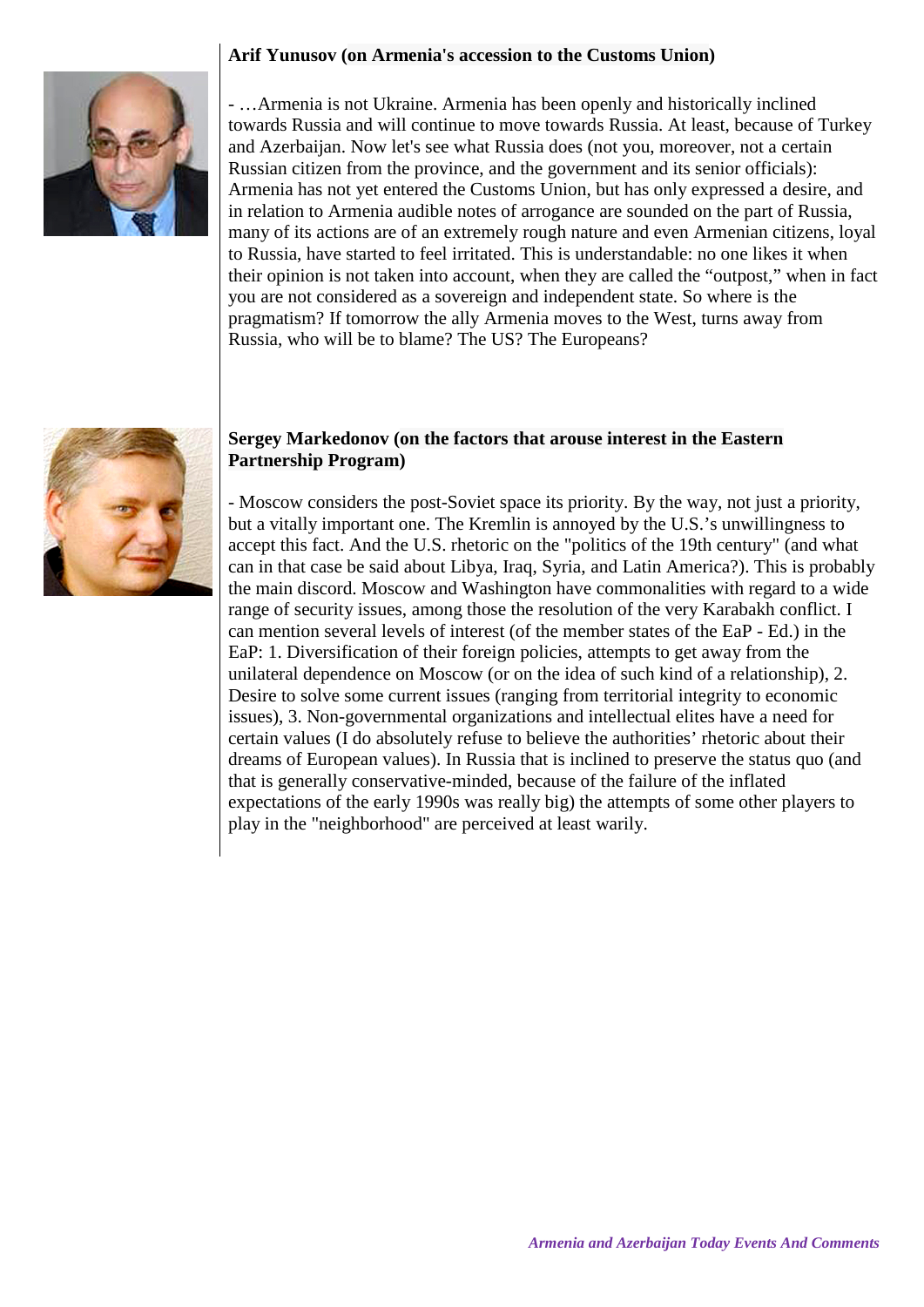# **Laura Baghdasaryan (on the non-affordability of light force for Russia)**



- I can understand why Russia is so suspicious of rights, values, and so on. Because in case these rights are protected in Russia, it face another security issue – that of internal security, which for Russia is of no less vital significance than its interests in the bordering regions. Meanwhile, Armenia, at least, before deciding to join the Customs Union (and I am convinced that this joining will take place) values were exaggerated almost to the level of existentialism. I have already written about this, because I think that the arguments of democratic Armenia would be listened to closer, also in relation to the Karabakh issue.

I understand why Russia would never afford the luxury of soft power. It is a luxury for the state. And this is where the main contradiction between Russia as a state seeking to establish two- or multi-polarity, and never agreeing to a single pole world order, and Russia as a country with a great culture, spiritual people, fantastically talented intellectuals, and most importantly, great human resources. It is the tragedy of the Russian people with an honest and rich soul who can no longer satisfy their spiritual needs only by the knowledge that their country is great by means of suppressing others. The fact that at Solovyov's always prevail those who are for the so-called brutal force does not convince me in the opposite at all. This is merely the superficially visible support of the official line.

#### **Hanna Shelest (on elites, determining the foreign policy orientation of countries)**

- What exactly is the motivation of the elite circles and foreign policy and development direction decision makers in the EaP countries? Unfortunately, many of them do not know the answer to these questions as they are simply trying to preserve their own power and balance (usually unsuccessfully) between two perspectives, in the best case scenario. Most of the incumbent elites in our countries are rather Ukrainecentered, Moldova-centered, or Armenia-centered. That is, they would have preferred not to make any choice at all. It is another issue that they are constantly asked both in their countries and beyond on whom they support. And it often does not look as a pragmatic choice, but rather as almost a "civilizational" one. Recently a friend of mine, a large Ukrainian businessman was being interviewed by a British journalist. The reporter asked which union my friend was for – the EU or the CU? The latter replied, "CU would be profitable for my business, as I need their trade flows. But as a citizen, I would choose the EU, because in case of problems I would like the court to comply with the law, inspection bodies to act appropriately, and not to interfere, and so on." And here the question arises: is all this about values or is it pragmatism?"

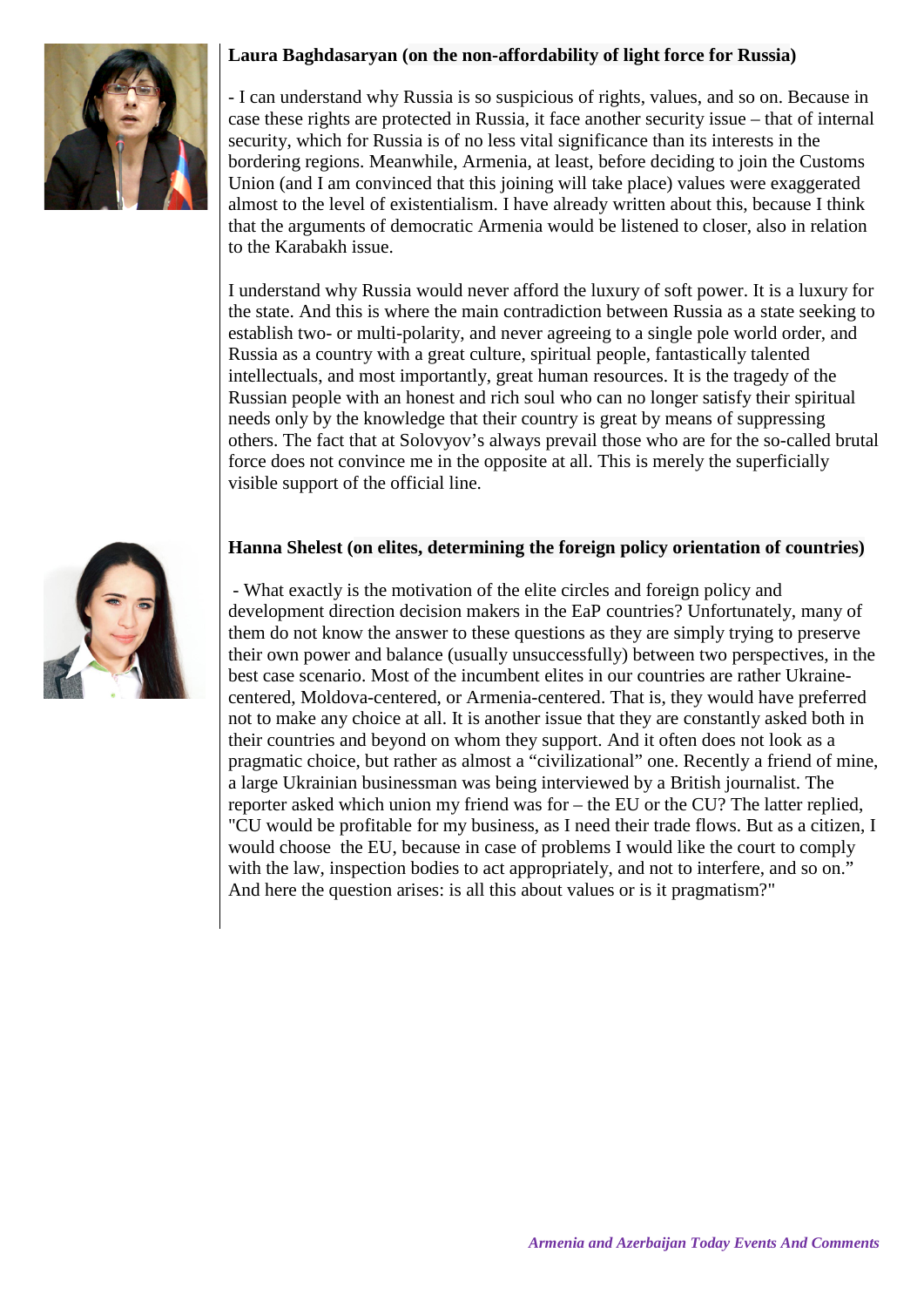# **Laura Baghdasaryan (the CU company do not inspire optimism)**



- The CU company, Armenia will join, is in sharp contrast in terms of its political ideology and human rights and freedoms practices from those of the company it failed to move closer to. The images of Belarus and Kazakhstan in this regard are but poor. Mentioning "Maslow 's hierarchy of needs" in this particular case, I'm afraid, is not correct.

Armenia cannot afford to gradually move to its needs in the stages, according to the principle of Maslow, first "food," secondly "security," with the so-called "spiritual needs" following. Is security in Armenia exclusively a foreign policy category? And can the lack of "dreams" about transparent rules and conditions in the country have a serious impact on the security of the country? And then what to do with the waves of migration from the country? Do you think people are leaving because the Russian military have left the borders of Armenia and Russia has canceled its military presence in Armenia?

No, the reasons for migration from Armenia are caused by internal policy and socioeconomic reasons. If there was any hope for even a very slow, but sustainable societal and national development, there would not be such a wave of migration. And where are the respective examples within the CU? This is what actually causes the protesting public attitude in Armenia towards the CU.



#### **Hanna Shelest to Sergey Sargsyan (on the hierarchy of needs in our countries)**

- ... And what shall we do about human security, not only in terms of freedom of fear, but also freedom of want? The movement towards the EU for many in our countries was related to simply issues of human security: to have courts that protect you, and do not formulate rulings under someone's control, to have a tax office, whose task is not to "strip" your business, but who adequately replenishes the budget, to have Police, the ordinary citizens are not afraid of, and so on. And these issues are of concern not only for big businesses, but the small ones, too, because they also want to avoid this "danger." You may not be aware of the priority of environmental issues if you do not get to answer questions on this matter in interviews, but you solve these issues for yourself and your family on a daily basis. So today's hierarchy of needs is mixed. And maybe we should want more, and for our country as well, and we will attain the smaller-scale objective on the way to the bigger goal. Otherwise, we have every chance to stay at this small scale and stop developing."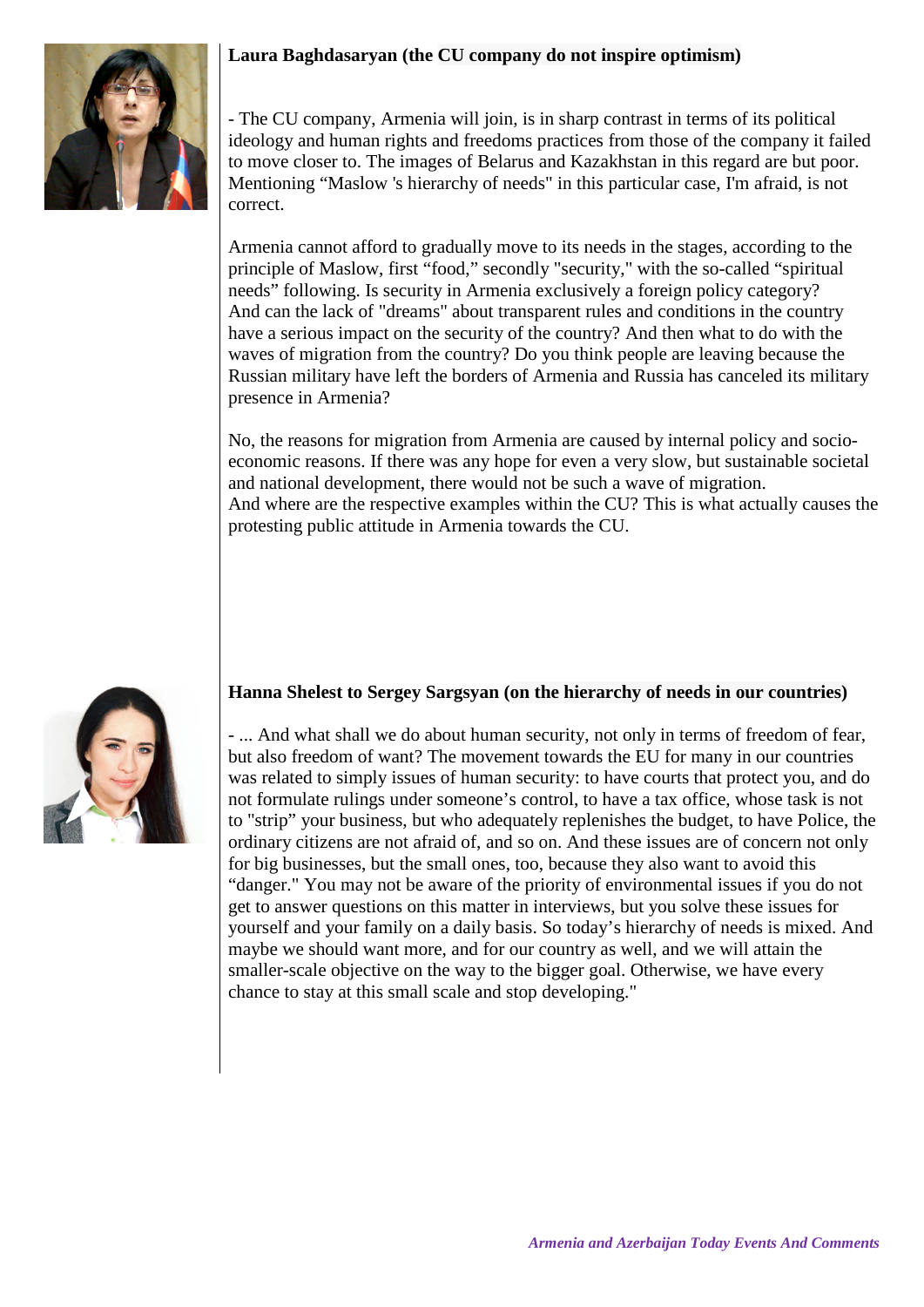# **Sergey Markedonov (on the algorithms of Yerevan and Kyiv)**



- …Again, the issue is not in the Customs Union per se. If there was no issue of choice to be made between the CU and the EU, Moscow would not offer it to Armenia at all. I just present what the Kremlin though to itself in essence. The algorithm was as follows: "The EU will be followed by the NATO, and as the case with Georgia shows, we cannot have any confidence in this matter. An internationalization of settlements without any specifics might be initiated which could disrupt the status quo in the Caucasus. Do we need that? Of course, not. It would be better to insure ourselves and to minimize the European alternative somehow. And how? Oh yes, the CU!" Also let us not forget the context of the decision-making process. Syria and the threat of Turkish intervention into those affairs very seriously alarmed the Armenian government. And this forced them to consider once again whether it is not better to have a bird in the hand, than two in the bush, and maintain loyalty (geopolitical, of course) to Moscow. Besides, the EU was not up to par in terms of specifying support in security issues. Values are important and no one denies that, but they would not hint at what should be done about Karabakh. And also it is obvious that the EU would not make a choice in favor of Armenia to the detriment of its "energy pluralism" (that is, de facto to the detriment of Baku). And all these lines intersected at this one point. As a result we are facing the present situation. Armenia is heading for the Customs Union, whose members are not very happy about this matter. And understandably so, for the interests of Moscow and Astana are not identical. And they have not been identical before either.



### **Arif Yunusov (on the significance of European values for our countries)**

- ... I remember at conferences in Tbilisi, and then in Yerevan in the late 90s on the future orientation of the South Caucasus similar discussions were being held, and again the same arguments were brought that it was early for the South Caucasus countries to think about joining the Council of Europe. And they used to say that it was better to consider economic cooperation among themselves than to hope for a rapprochement with the European countries and European integration. That is, I actually heard all these arguments that I have had to read today, offered by the opponents, in the late '90s. The most interesting fact is that the Europeans themselves then shared the same opinion. But soon, for political reasons, first Georgia, and then Armenia and Azerbaijan joined the Council of Europe. And now, after so many years, we see that we have all just won. Yes, we still do not match the level of European countries, especially the Western ones. But our countries have achieved quite a lot due to this kind of an integration. And a question rises in this regard: if joining the CU today is a small, but yet a victory, won't it turn into a strategic loss for those countries that join the organization?"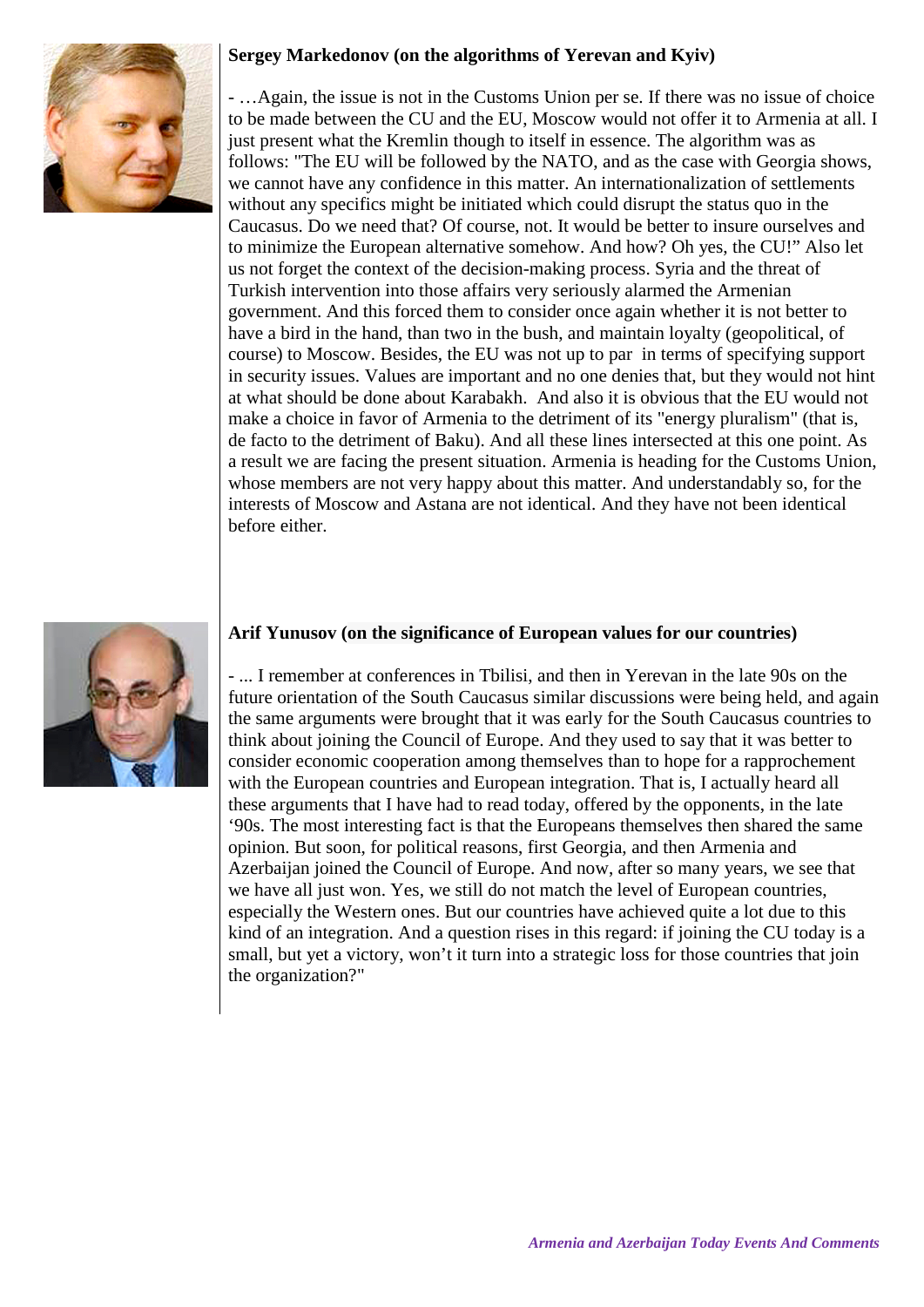# **Hanna Shelest (on EU and NATO)**



- …Who said that NATO will follow the EU? Joining the Alliance has actually removed from the agenda for all the countries, except Georgia. But please note that 4 out of the 6 EaP countries have actually never been members of the Collective Security Treaty Organization. Besides, the level of NATO's cooperation with Russia, until recently, has been at such a level that some officials in Brussels asked Ukrainian counterparts, "We have a question: is Ukraine or the Russian Federation joining NATO?" Or whatever Jupiter is allowed, the bull is not permitted, right? Why Russia that has been dialoguing on a visa-free regime with the EU, has made a number of senior officials regularly claim that closer cooperation between Ukraine and the EU will lead to the introduction of a visa regime between Ukraine and Russia?"

#### **Sergey Markedonov (on the role of Russia in resolution of the conflicts)**

- …Why is there no trust (towards Russia - Ed.)? Yes, because the nationalistic discourse, coupled with conspiracy, is quite strong. We can take the example of Cyprus. Russia is not there, and yet there is no merge and there is no full resolution either.

... As for the conflict in Karabakh. What hinders Baku to work out a thorough constitutional draft for the future Nagorno Karabakh autonomic region and to propose that to your fellow, Karabakh Armenians? Not an overgeneral wording on the "Tatar or Bashkir" model, but a concrete project? Is that Moscow's fault? Or is Moscow forcing Aliyev to speak of the military resolution and that the lands of Armenia have been the native lands of Azerbaijan? Putin might have whispered this in his ear in person, might he not? Or is that Putin himself who advises Serzh Sargsyan every day to hold the 7 regions? And in case Putin is done with, the issue of the refugees will automatically get solved?"



#### **Arif Yunusov (on conflicts and Russia)**

**–** …This is phobia already. It is not only that it is not only impossible to push Russia out of the region, even if there is all the desire to do so, for Russia is part of the Caucasus. The thing is that it is not the EU that is squeezing Russia out, but it is Russia itself, doing everything to make sure that its role in South Caucasus has become weaker and weaker. Why are our governments so much against democratization? Because as a result of such processes the public attitude to them will change and they will consequently lose their power. This is exactly what Russia is afraid of, too: as long as we are weak, as long as our economies are in such a poor state, as long as we have all these unresolved conflicts, we can be manipulated. And the same Karabakh issue – this is simply a punching bag to pressure Armenians and the Azerbaijani. And in the meantime, while we are discussing things here, the USA and the European Union, and Azerbaijan, Japan and Norway, too, have created an international donor group to provide financial aid to Ukraine, to help come of the crisis. And within the framework of the activities of this group Azerbaijan has given its agreement to the USA and the European Union to allocate 1 billion dollars for Ukraine. But laterally, on the very last minute the authorities of Azerbaijan, pressured by another foreign country, gave up intention. Can you take three guesses on who the "foreign country" was?"